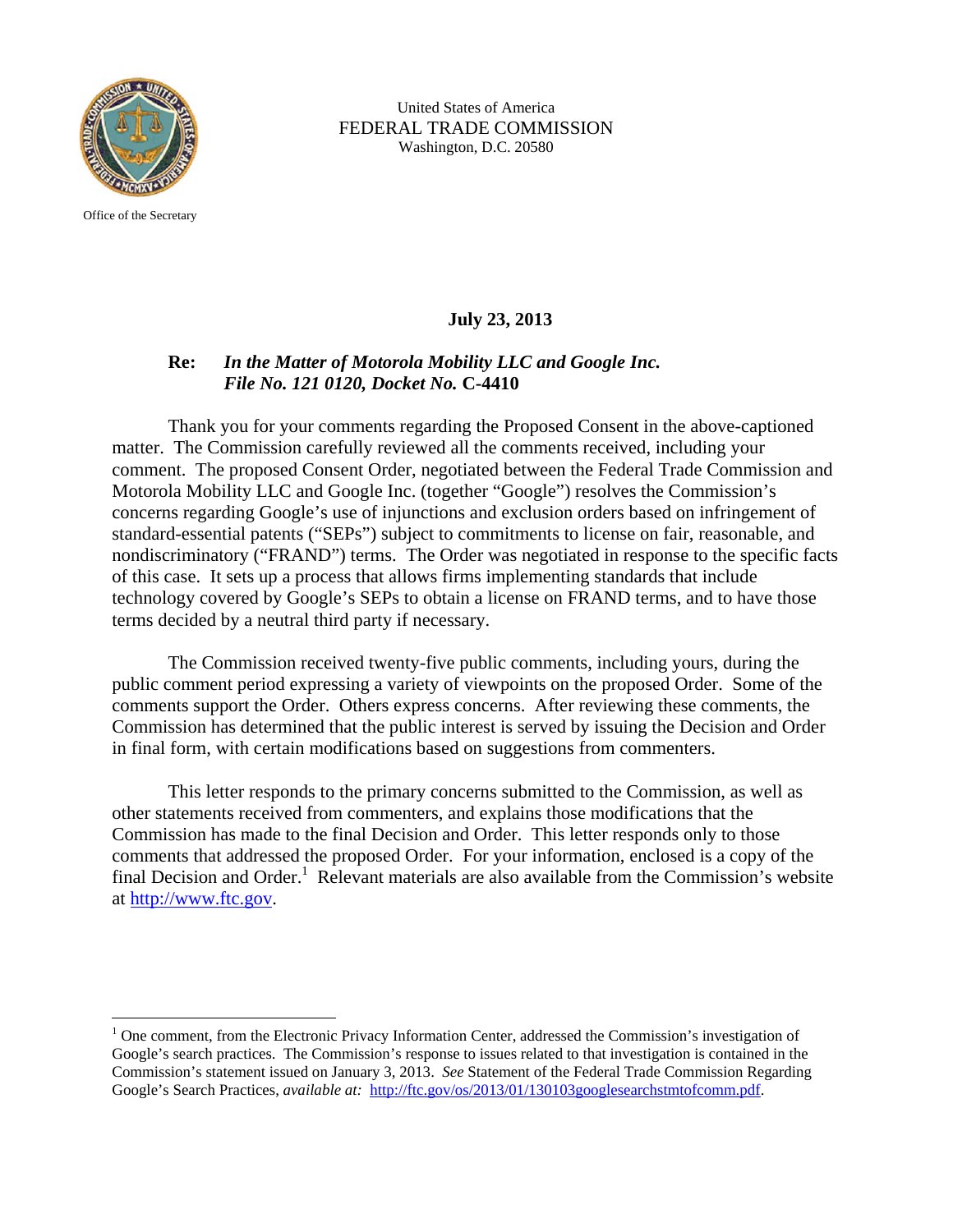# **A. Scope of Section 5 Unfair Methods of Competition Authority**

Some commenters express concern that prohibiting injunctions through a consent order alleging unfair methods of competition could harm competition by reducing incentives to innovate and to participate in standard setting. $^{2}$  By making a FRAND commitment, a SEP holder voluntarily chooses to license its SEPs to all implementers of the standard on fair and reasonable terms. The Commission does not believe that merely requiring firms to abide by the licensing commitments they willingly make to SSOs will reduce incentives to innovate or to participate in standard setting.

By contrast, the breach of a FRAND commitment risks substantial harm to the competitive process and consumers. This risk justifies the Commission using its authority – as it has for nearly 20 years – to prevent misuse of the standard-setting process. As the Commission has discussed previously, if companies cannot rely on a FRAND commitment to ensure access to SEPs on FRAND terms, they are less likely to invest in implementing the standard, which can harm competition, innovation and consumers. Such harm is precisely what the Commission was authorized to prevent, and precisely what this Order is intended to remedy.

The Order strikes a balance. It enables Google and implementers to negotiate a FRAND rate while protecting both parties from opportunistic behavior that is inconsistent with the FRAND agreement. An implementer can negotiate licensing terms without facing the threat of an injunction,<sup>3</sup> but Google is not barred from responding to an implementer that misuses the protections in the Order to delay rather than facilitate entering into a FRAND license.<sup>4</sup> In addition, Google has recourse if an implementer refuses to take steps to obtain a FRAND license, or to enter into a license after a FRAND rate is determined. Like any other licensor, Google also has the right to seek treble damages for willful infringement.

<sup>1</sup>  $2^2$  The Commission has decided to remove the count from the complaint alleging that Google has engaged in unfair or deceptive acts or practices. Removing this count does not indicate a Commission view on the application of its unfair acts or practices authority in other matters alleging harm to competition or the competitive process. 3

<sup>&</sup>lt;sup>3</sup> One commenter complained that barring Google from seeking an injunction during the appeal of a FRAND Determination Action "will significantly delay resolution of licensing disputes." However, enabling implementers to exercise their appeal rights without the threat of injunction is necessary to ensure the fairness of the FRAND Determination Action. The Order strikes a balance between Google's rights and interests as a patent holder, and the rights and interests of implementers.

<sup>&</sup>lt;sup>4</sup> The Order releases Google from the ban on injunctions if, at Google's request, an implementer does not commit to entering a License Agreement on terms decided through arbitration or a FRAND determination action in district court. While a FRAND commitment requires the patent holder to engage in good faith negotiations for a license agreement, the implementer is not free to abuse and delay that negotiation process to avoid paying royalties. The sample letter in Exhibit A provides a mechanism in the Order for Google to ensure that an implementer cannot unduly prolong the process.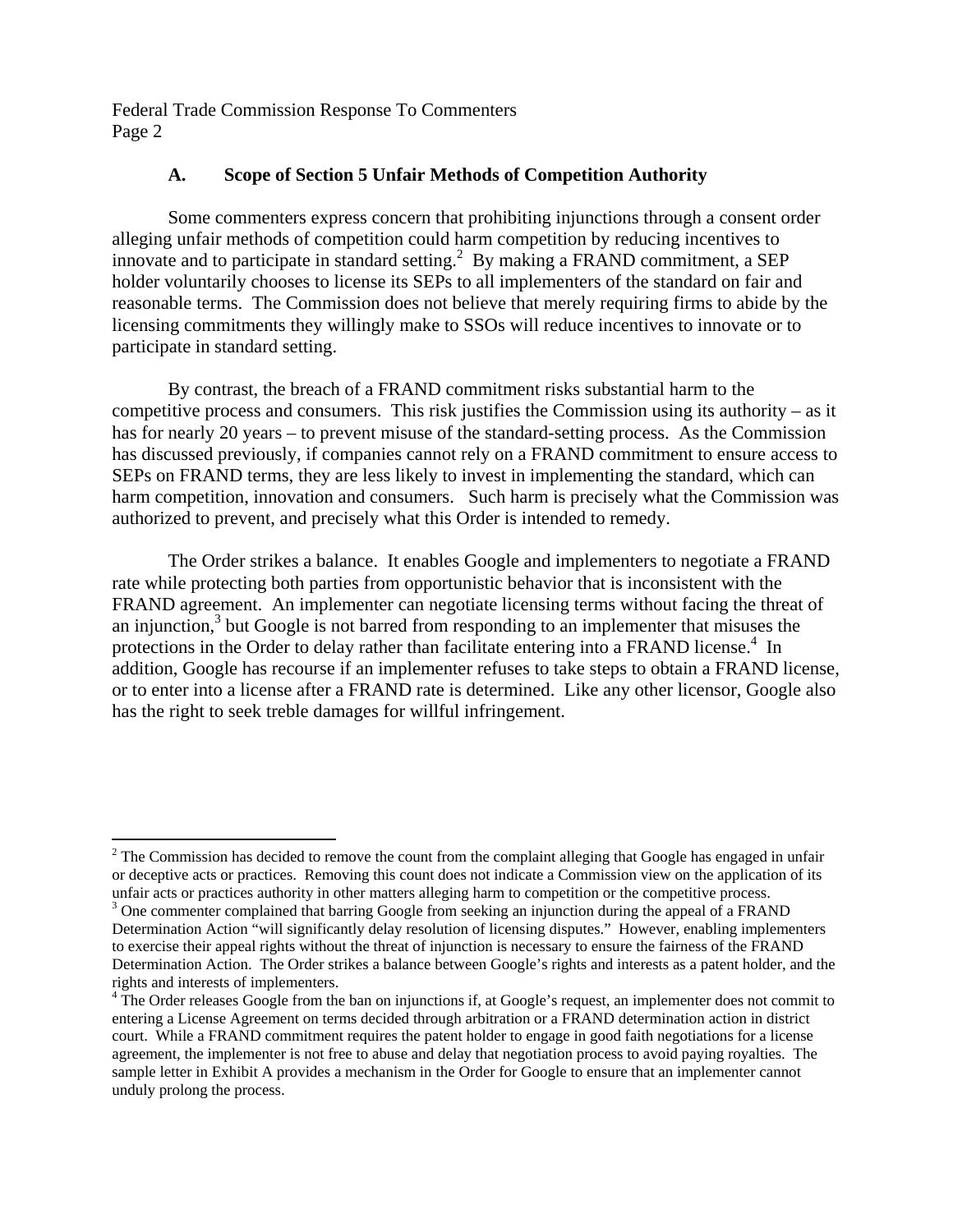$\overline{a}$ 

The Commission disagrees with commenters who argue that the Commission's actions in this case are outside of its authority to challenge unfair methods of competition under Section 5 and lack a limiting principle. As reflected in the Commission's recent statements in *Bosch* and the Commission's initial Statement in this matter, this action is well within our Section 5 authority, which both Congress and the Supreme Court have expressly deemed to extend beyond the Sherman Act.<sup>5</sup> Furthermore, Commission action in the instant case is limited to conduct in the standard-setting context, which has been a focus of Commission enforcement activity for many years because of the significant risks and benefits to competition inherent in the standardsetting process.

## **B. Response To Comments Regarding the** *Noerr-Pennington* **Doctrine**

Some commenters express concern that the conduct alleged in the Complaint, and remedied through the proposed Consent Order, is covered by the *Noerr-Pennington* doctrine ("*Noerr*"), which protects the First Amendment right to petition the government for redress of grievances. However, as we have previously stated, we do not believe that imposing Section 5 liability on Google for violating the FRAND commitments MMI made, and Google formally assumed through a letter of assurance to the relevant SSOs, offends the First Amendment. By taking this action, we are doing no more than "simply requir[ing] those making promises to keep them. $\ldots$ <sup>6</sup>

Commenters who raised *Noerr* concerns also question whether the Commission had an adequate factual basis to find reason to believe that Google's FRAND commitments preclude seeking an injunction or exclusion order against a willing licensee of its SEPs. The Commission believes that the evidence supports its decision. Moreover, multiple courts have reached a similar conclusion on related questions,<sup>7</sup> and there is evidence that some implementers held a similar view and relied on that understanding when developing standard-compliant products.

<sup>7</sup> *Microsoft Corp. v. Motorola, Inc.*, 696 F.3d 872, 885 (9th Cir. 2012) ("Implicit in such a sweeping promise is, at least arguably, a guarantee that the patent holder will not take steps to keep would-be users from using the patented material, such as seeking an injunction, but will instead proffer licenses consistent with the commitment made."); *Apple, Inc. v. Motorola, Inc.*, No. 1:11-cv-08540, 2012 U.S. Dist. LEXIS 89960, at \*45 (N.D. Ill. June 22, 2012) (Posner, J., sitting by designation) ("I don't see how, given FRAND, I would be justified in enjoining Apple from infringing the '898 [patent] unless Apple refuses to pay a royalty that meets the FRAND requirement. By committing to license its patents on FRAND terms, Motorola committed to license the '898 to anyone willing to pay a FRAND royalty and thus implicitly acknowledged that a royalty is adequate compensation for a license to use that patent. How could it do otherwise?").

<sup>5</sup> *See, e.g., F.T.C. v. R.F. Keppel & Bros., Inc.*, 291 U.S. 304, 310-313 (1934); *F.T.C. v. Cement Inst.*, 333 U.S. 683, 693 & n.6 (1948); *F.T.C. v. Sperry & Hutchinson Co.*, 405 U.S. 233, 241-244 (1972). <sup>6</sup> *See In the Matter of Google Inc.*, FTC File No. 121-0120, Analysis of Proposed Consent Order to Aid Public

Comment, *available at* http://ftc.gov/os/caselist/1210120/130103googlemotorolaanalysis.pdf.; *see also Cohen v. Cowles Media Co.*, 501 U.S. 663, 670-71 (1991); *Powertech Technology, Inc. v. Tessera, Inc.*, 2012 U.S. Dist. LEXIS 70630, \*17-18 (N.D. Cal. May 21, 2012).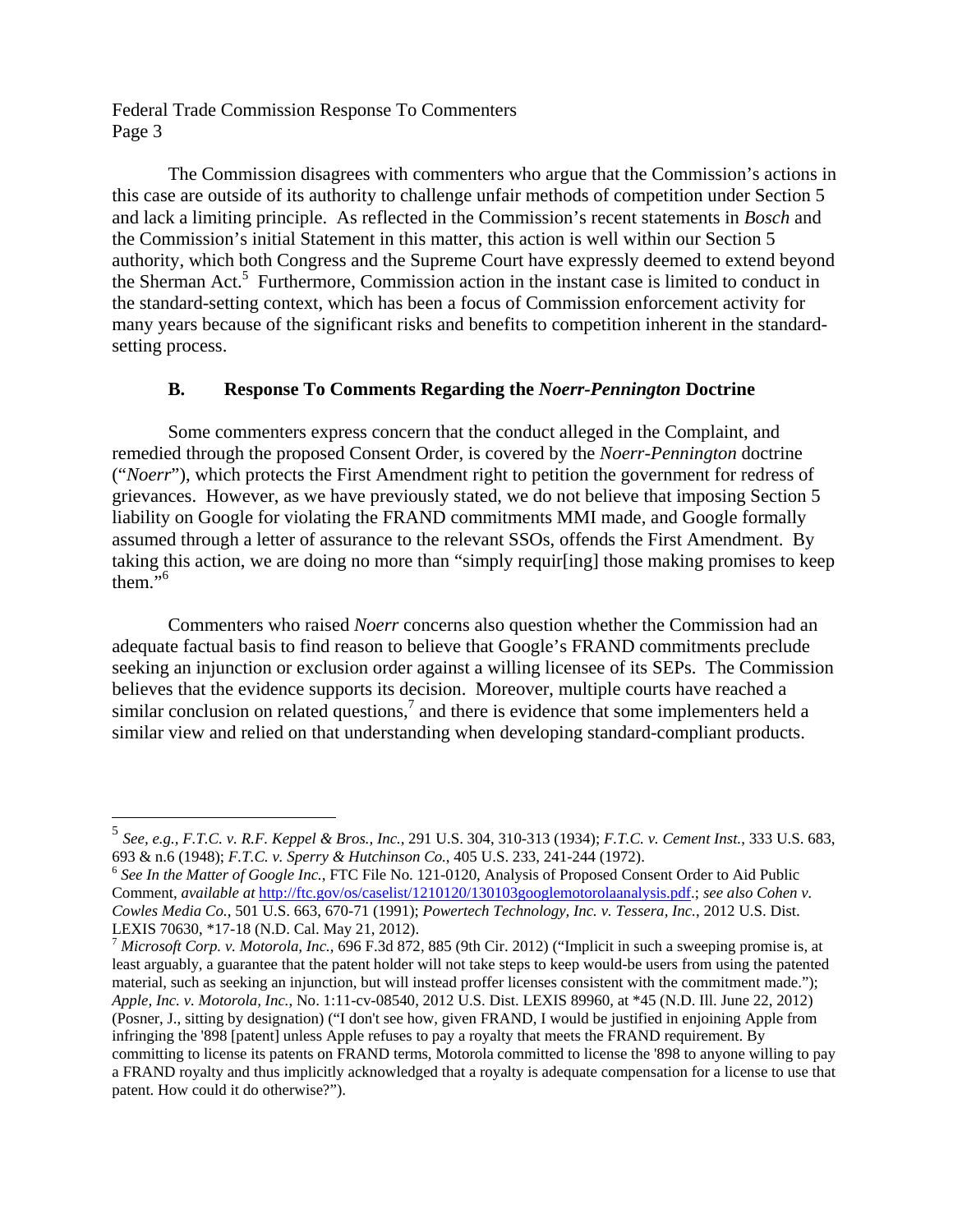## **C. Response To Comments Regarding the "Defensive-Use" Exception In Order**

Several comments address the provision of the Order that allows Google to respond if a SEP holder violates its own FRAND commitment by seeking to enjoin the use of its SEPs in Google products.<sup>8</sup> Some commenters support this provision because, as one commenter notes, it "attempts to deter firms from seeking injunctions on their SEPs against Google products and permits Google to defend its products, still subject to its RAND obligations."<sup>9</sup> However, one commenter expresses concern that the provision is overreaching, will encourage future litigation in violation of FRAND commitments, and can be interpreted as Commission support for incorporating so-called "defensive use" exceptions into FRAND commitments.

We believe this provision is reasonable and consistent with the remedial goals of the Order. Without this provision, the Order would prohibit Google from responding to Potential Licensees who violate their own FRAND commitments by seeking to exclude or enjoin Google products that incorporate the Potential Licensee's SEPs.<sup>10</sup> This provision is specifically tailored to the circumstances of this matter and its inclusion in the Order does not indicate a particular view about defensive-use exceptions generally.

# **D. Response To Comment Regarding Existing Claims For Injunctive Relief**

 Some commenters question whether the Order requires Google to immediately withdraw all pending legal claims that seek injunctive relief. It does not.<sup>11</sup> The Order instead protects Potential Licensees against whom Google has pending litigation by prohibiting Google from obtaining or enforcing injunctions or exclusion orders in the pending litigations. This prevents Google from misusing pending litigation to escape the procedures required by this Order, but does so without impeding the resolution of related allegations and claims, which could slow resolution of these matters and waste judicial resources.

 $\overline{a}$ 

<sup>&</sup>lt;sup>8</sup> This provision is contained in Paragraph IV.F.

<sup>&</sup>lt;sup>9</sup> "Comment Regarding the Proposed Consent Order," International Center for Law & Economics (submitted Feb. 22, 2013).

 $10$  Contrary to suggestions by commenters, the provision is not triggered by all injunction actions against an Android OEM based on alleged infringement of an SEP. Rather, the provision only allows Google to seek an injunction in response to an action for infringement against an Android OEM if the SEP holder seeks an injunction and alleges that software or another product supplied by Google to the OEM infringes the relevant SEPs.

<sup>&</sup>lt;sup>11</sup> An Order is interpreted by its terms alone, and those terms are not modified by ancillary documents or statements made by the Commission or Commission staff. *See, e.g.,* Analysis to Aid Public Comment at page 1 ("This analysis does not constitute an official interpretation of the Proposed Consent Order, and does not modify its terms in any way.").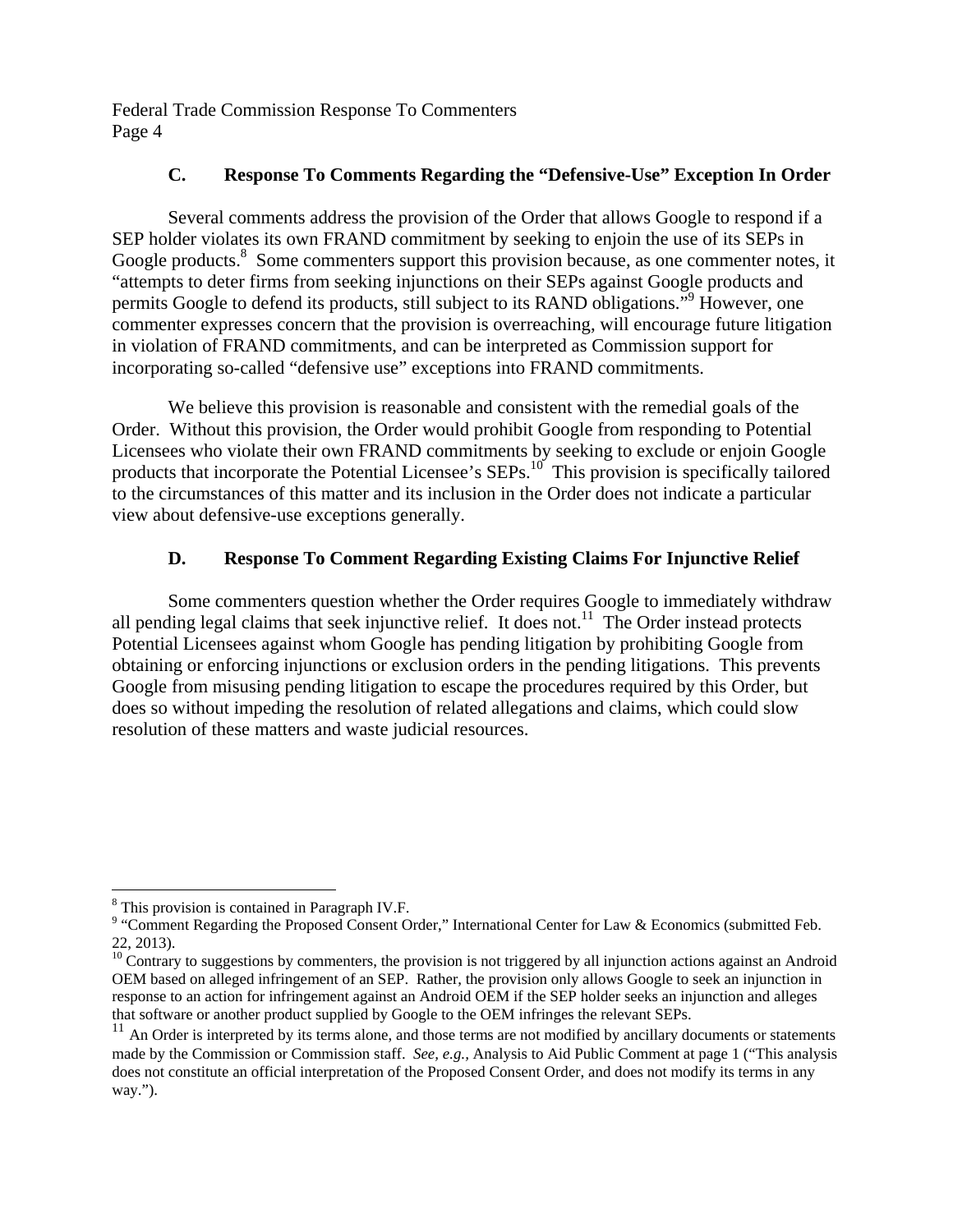## **E. Response To Failure To Provide Supporting Facts**

Some commenters express concern that documents and other information supporting the Commission's decision to issue the Order have not been made public. As is its typical process, during the course of this investigation, the Commission reviewed public and non-public information from Google and numerous third parties to reach its conclusions. However, the Commission is not at liberty to publicly divulge or discuss most of this information because it is confidential, competitively sensitive, and not subject to public disclosure by statute.

## **F. Modifications**

After careful review of the comments and further consideration of the Order, the Commission has determined that the public interest is best served by issuing the Order in final form with certain modifications. Google has consented to these modifications, which are discussed below:

## Paragraph I

The following changes have been made to definitions in the Order:

*Binding Arbitration (I.D) and Qualified Escrow Agent (I.W).* Subparagraphs I.D(1)-(3) now describe how binding arbitration will proceed if a Potential Licensee does not timely select a Qualified Arbitration Organization, and ensure that negotiation for the selection of arbitrators and the location for the arbitration can occur after the Qualified Arbitration Organization is selected. Further, the escrow provision in subparagraph I.D(4) has been modified and the term "Qualified Escrow Agent" added to ensure that the arbitrator has sufficient authority to set all necessary escrow terms and conditions and that escrow funds are properly held and accounted for.

*License Agreement (I.Q)*. The term no longer includes draft or proposed agreements. The Order now refers to non-final agreements as proposed License Agreements throughout.<sup>12</sup>

*Offer to Arbitrate (I.P and new Exhibit D)*. The Order now requires Google to provide an Offer to Arbitrate substantially in the form of new Exhibit D. This will ensure consistent Offers to Arbitrate that comply with the Consent Order and fairly inform the Potential Licensees about the arbitration process. $^{13}$ 

 $^{12}$  As a result, references to proposed License Agreements were edited in paragraphs I.Q and III.C(2).

 $13$  For example, the form Offer to Arbitrate makes clear to Potential Licensees that the Order does not preclude them from challenging infringement, or raising defenses such as validity and essentiality during the arbitration process. It is important to highlight that the Order, including the arbitration provision, does not negate or alter traditional burdens of proof, or deprive implementers of their rights to seek judicial review, challenge infringement, or raise defenses such as validity, exhaustion, and essentiality. Moreover, the Order does not presume infringement by the implementer, and leaves Google with the same burdens of proof it would have in any court proceeding. The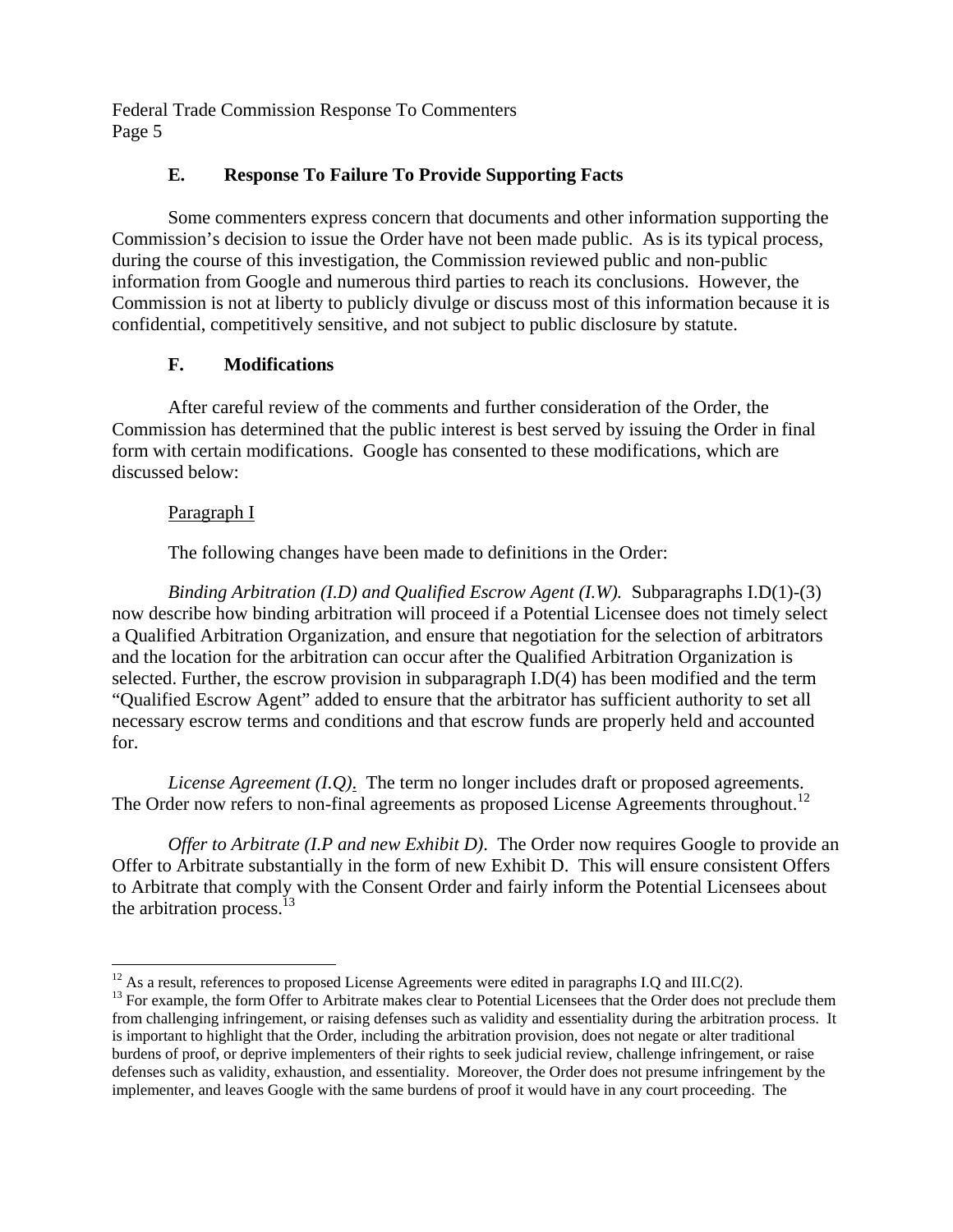*Qualified Arbitration Organization (I.T and new I.DD)*. The WIPO Arbitration and Mediation Center has been added as a Qualified Arbitration Organization. This addition is in response to several comments noting that many Potential Licensees are international companies and recommending that a non-US based arbitration association be added to the list of Qualified Arbitration Organizations.

*Qualified Recipients (I.W).* This definition has been modified to define a qualified recipient as either outside counsel representing a Potential Licensee on matters relating to FRAND Patents or both the chief executive officer and (if known) legal counsel or Google's primary contact of the licensee. These changes further ensure that Google sends notices required under the Order to those with the knowledge and ability to protect the interests of the Potential Licensee. $14$ 

*Third Party (I.CC).* This definition now states that only wholly owned subsidiaries and majority-owned and controlled subsidiaries and joint ventures of a given Third Party are included within the definition and, thereby, clarifies that other affiliates of such Third Party are not included within the definition.

#### Paragraph II

Changes to paragraph II.A. clarify that Google can revoke or rescind a FRAND commitment only if the relevant standard has been finally rescinded or revoked<sup>15</sup> and doing so will not interfere with Google's obligations under paragraph V.B. of the Order.<sup>16</sup> Further, the second sentence in paragraph II.C. has been edited to make clear that it does not limit or modify the prohibition contained in the first. Finally, subparagraph II.E(4) was revised to improve its clarity.

#### Paragraph IV

Modifications to paragraph IV improve the description of the procedure to initiate arbitration under the Order. Subparagraph IV.B(2) was modified to require Google to include its commitment to abide by the outcome of arbitration in the Offer to Arbitrate and provide that Google may require a Potential Licensee to make its corresponding commitment when it accepts the Offer. The Order also now states that a Potential Licensee is given sixty days from actual receipt of Google's proposed License Agreement to identify which terms are not consistent with

arbitration provisions allow the arbitrator to establish an appropriate procedure for resolving the dispute at hand

based on the circumstances presented and the nature of that dispute.<br><sup>14</sup> References to "a Qualified Recipient" have also been changed to "the Qualified Recipient(s)" throughout.<br><sup>15</sup> The standard-setting organization IEEE ambiguous under IEEE rules. The addition of "finally" clarifies that preliminary rejection of a proposed standard as part of a drafting process does not qualify as a circumstance under the Order in which a FRAND commitment may be withdrawn. However, the Order language does encompass circumstances where an SSO terminates a development project without finally approving a Standard.

<sup>&</sup>lt;sup>16</sup> Paragraph V.B. requires Google to ensure that the acquirer or assignee of a FRAND-encumbered patent complies with the patent's FRAND commitment.